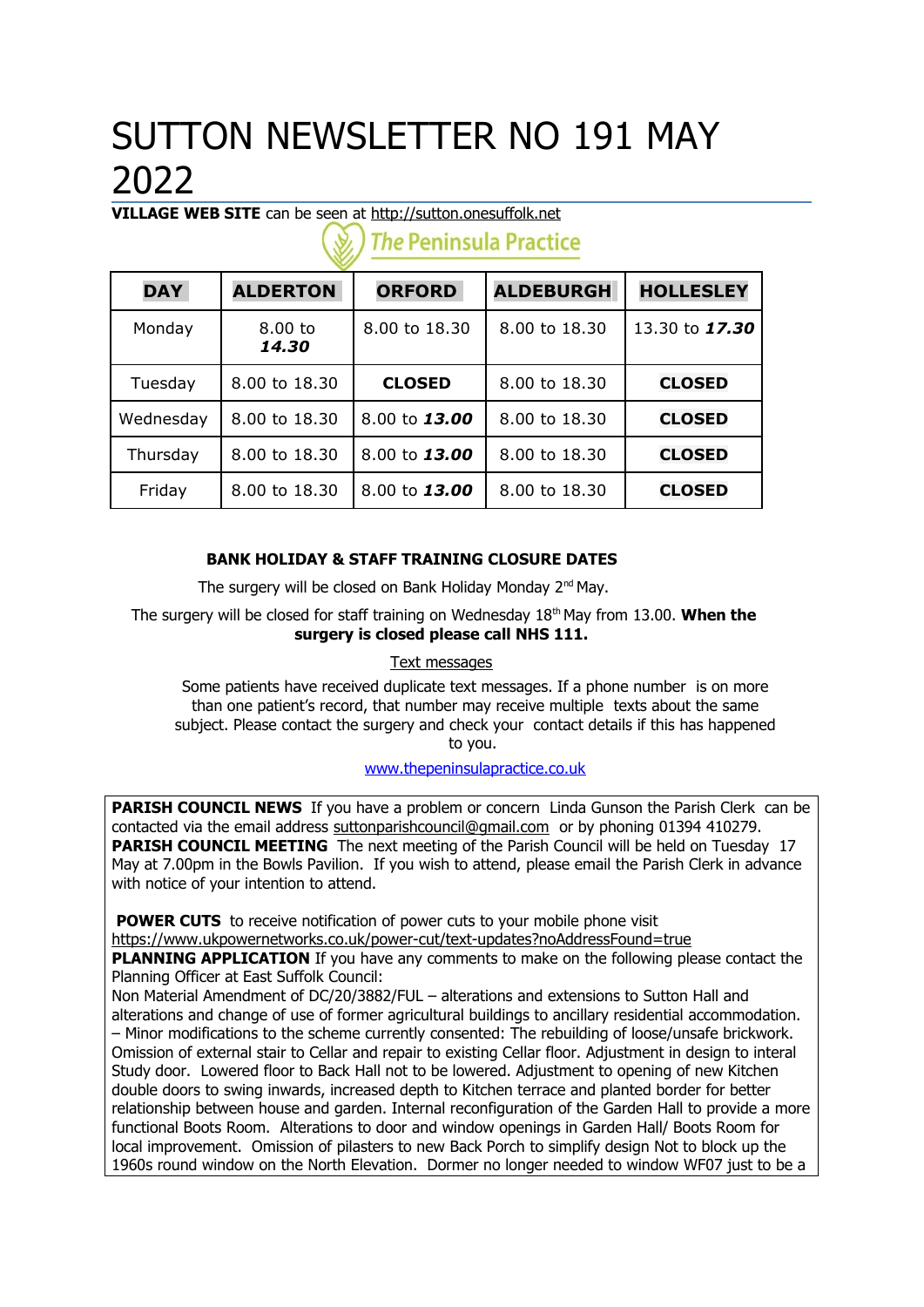window. Further information/details regarding proposed floor finishes. Details regarding proposals of fireplace to Drawing Room. Sutton Hall, Sutton Street, Sutton Ref. No. DC/22/1439AME Listed Building Consent – Minor modifications to currently consented proposals, where design intent has been reconsidered and further details given regarding conditions Sutton Hall, Sutton Street, Sutton Ref. No. DC/22/1438LBC

Discharge of Condition 7 of DC/18/0774/FUL – (Conversion and extension of existing barn and stable block to create a single dwelling. Middle Barn Sutton Ref No DC/22/1330/DRC

Non material amendment of DC/21/2003/FUL constriction of single storey extension. Use of the room above a garage as ancillary residential accommodation. Sections of Horizontal timber cladding are being changed to Vertical timber cladding. New lower terrace and step added. Two zinc clad posts on the Evening Terrace changed for oak posts. Material of eaves and barge boards amended from stained timber to dark grey composite board to match existing . One window (WG44) on North East elevation enlarge. Dairy Cottage, Sutton Hoo DC/22/1200

**MEMORIAL HALL NEWS 100 CLUB** the winners for the April draw were: 1<sup>st</sup> £30 Ball 12 John Mills, 2<sup>nd</sup> £20 Ball 27 Leslie Andrews, 3<sup>rd</sup> £10 Ball 17 Chris Norton, 4<sup>th</sup> £5 Ball 20 Roger Menear Well done all, thank you to all that entered the draw this month. This draw brings in a regular income for the play equipment fund and more numbers available should anyone else wish to join in! Anyone can join at any time, for more details please contact David on 01394 410279.

**VILLAGE BREAKFAST** the date for the next Village Breakfast is Saturday 28 May,, all places have to be booked by phoning Sue on 01394 411793. The dates for 2022 are: 28 May, 6 August. 1 October and 3 December. Please note the price of the Breakfasts will increase on Saturday 28 May to £6.50 for a normal breakfast, £7.50 for a large breakfast and £3 for a child's portion (under 14s). We apologise but this is due to the increase in food and electricity costs.

**KNIT AND NATTER** the next Knit and Natter will be held in the Memorial Hall on Friday 6 May from 2-4pm There will be a nominal charge of  $£1$  per person to cover hire of hall and refreshments. Some of the ladies who attend are knitting squares to be joined together to make blankets for end of life patients at Ipswich Hospital. Blankets are required for both adults and children. If you are not a knitter you can still come along for a natter!

**COFFEE AND CHAT will** be held in the Memorial Hall on Thursday 5 May from 10am.

**SPRING MARKET** Thank you to all who made and donated cakes, donated raffle prizes or plants, helped in anyway and to those that attended the event.

**QUEEN`S PLATINUM JUBILEE CELEBRATIONS** on Friday 3 June. If you have not already bought your ticket please return your form and payment as soon as possible as we require final numbers for catering purposes and ordering the meat by Friday 6 May.

There will be a painting competition for the children with three age groups – nursery aged children, primary school aged children and high school children. A prize will be awarded to the winner of each age group and the paintings are to be of the Queen, a Palace or a Castle. All entries should be left at Redlands, Old Post Office Lane by no later than Tuesday 31 May.

We would also ask that residents decorate their houses or gardens or perhaps even make a scarecrow to sit/stand in your garden. All decorations to be Platinum Jubilee related. **PREPARATIONS** The Memorial Hall and Sutton Parish Council would be grateful for help to erect 3 marquees for the Platinum Jubilee Celebrations. If you are able to assist we will be meeting at 4pm on Wednesday the 1<sup>st</sup> June at the recreation Ground.

**LADIES CLUB** our next meeting will be on Wednesday 11 May when we will be visiting Katies Gardens a Nursery at Newbourne. For more details and any queries please contact Jacki on 01394 411530.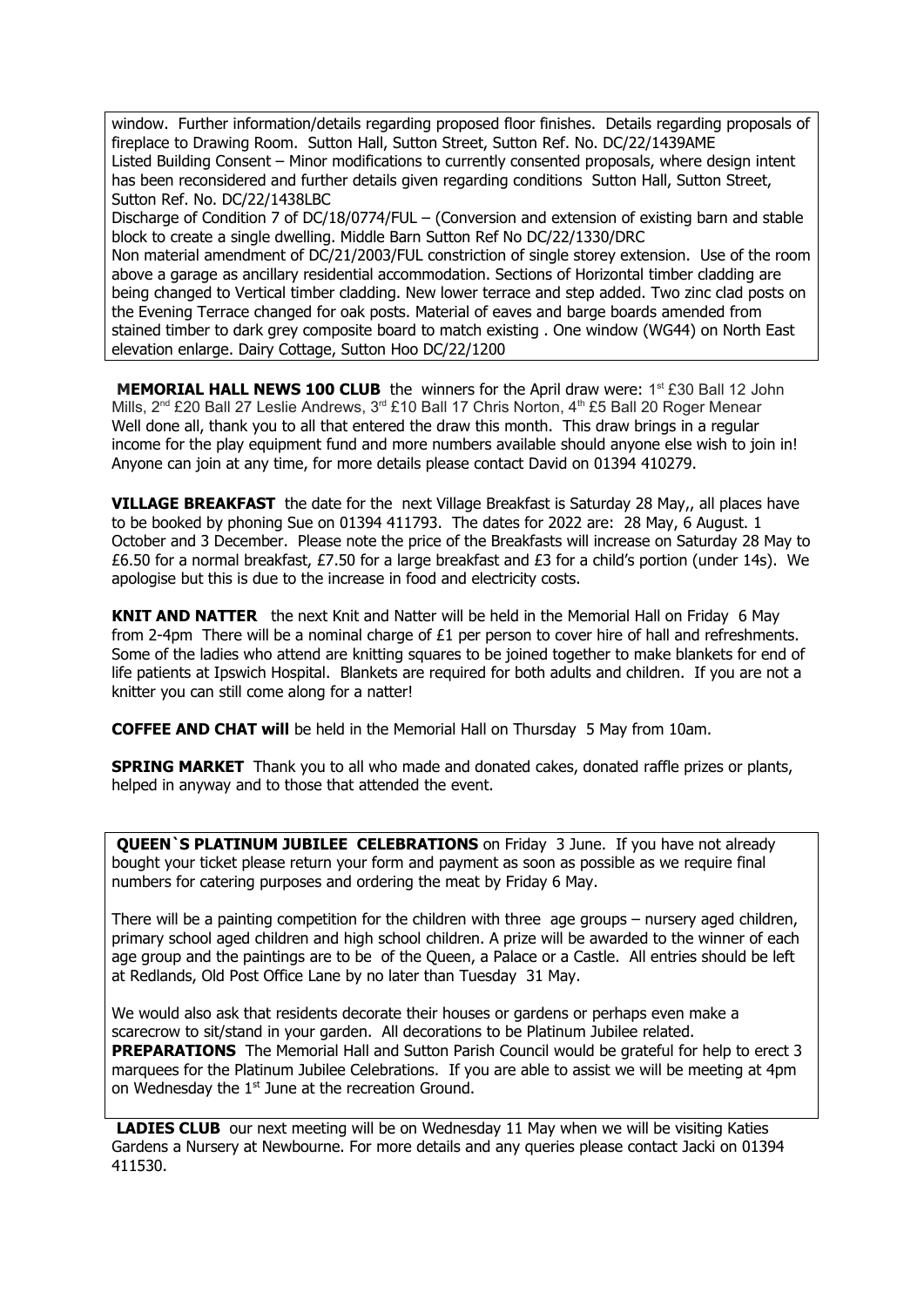**OUTREACH POST OFFICE VAN** visits the Memorial Hall car park on a Thursday morning from approx 10.00-10.45 all the usual post office facilities are available.

**YOGA FOR ALL CLASSES** at Sutton Memorial Hall on Tuesday mornings 11am-12noon. All levels, beginner to experienced. Improve strength, balance and flexibility. Qualified, experienced and insured teacher. £6 walk-in or £30 for 6 sessions. Gentle stretch for all, beginners to advanced. On a mat, or from a chair, movements to suit your needs. For more details 07471 474 156 or email [annedeane.yoga@gmail.com](mailto:annedeane.yoga@gmail.com)

**MOBILE LIBRARY** visits Sutton on a Tuesday once a month at the lay-by by the Baptist Woodbridge Road, at 1535-1545. The dates for 2022**: 24 May**, 21 June, 19 July, 16 August, 13 September, 11 October, 8 November, 6 December

#### **CHURCH NEWS Vicars Voice for May Extraordinary Time**

When I took my coffee and toast out into the garden the other morning as the sun was beginning to shed its light on it, I saw that the shrubs looked bright and beautiful; the forsythia was a burst of yellow, and the trees were budding with the promise of flowers and fruit.

Everything looked so much more cheerful. Spring has not yet removed the hint of chill from the wind, but the freshness of the day lifted my spirits. Seeing these wonderful gifts of nature made me remember yet again that ordinary things of life can be extraordinary. We often say, 'this is just another ordinary day.' Well when you consider all that goes into making the sun rise, the flowers open, the dew evaporate and the birds sing then shouldn't each day be a chance to do or appreciate something wonderful? Shouldn't we just take a moment 'to stop and stand and stare?' and in the staring shouldn't we remember to give God the glory? The great Blues guitarist, Bo Diddley used to tell his audience, 'I thank you in advance for the great round of applause you are about to give me!' Don't you find that if you go through life expecting the worst of people, you get just that, but if you expect the best then more often than not people will exceed your expectations? If we always do our best, whatever that might look like, then we find ourselves rising to the occasion, the occasion of living our life. I remember when I was a child my Dad would just stop when we came to a beautiful view or an amazing sight of natural beauty and say, 'Now there is one for the list.' Not a bucket list, but a list of blessings – an inventory, if you like, of all the things that money can't buy. It was a time to stop and stand and stare in awe and wonder - A time to praise our creator God. Four when our lives are filled with moments when we see God's hand in everyday life something amazing happens - Ordinary life becomes extraordinary and the process of life begins to nourish our souls. I wish you an extraordinary day.

#### Love and Blessings, Mandy x SERVICES IN MAY

| 1 May  | 9.30  | Morning Praise        | Sutton Heath        |
|--------|-------|-----------------------|---------------------|
|        | 11.00 | Morning Praise        | Shottisham          |
| 8 May  | 11.00 | <b>Morning Praise</b> | <b>Sutton</b>       |
| 15 May | 11.00 | <b>Holy Communion</b> | <b>Sutton</b>       |
| 22 May | 9.30  | Family Communion      | Shottisham          |
|        | 6.30  | <b>Evensong</b>       | <b>Sutton</b>       |
| 29 May | 11.00 | Café Church           | St Felix Rendlesham |
|        |       |                       |                     |

**GIRLS NIGHT OUT** the next event will be held on Friday 24 June the theme will be `Wimbledon' 6.30pm for 7pm £6 per person. Places must be booked by phoning Sue on 01394 411793 or emailing susancollins0911@gmail.com

**FRIENDSHIP LUNCH** the next Friendship Lunch will be held on Thursday 19 May in the Memorial Hall at 12 for 12.30. The price of the meal is £5 per person. All who are alone, lonely, find it difficult to cook are invited to attend. **If you wish to attend you must book your place by phoning Sue on 411793 or Daphne on 384659.** If you require transport again please phone Sue or Daphne to arrange this. If you are housebound and would like to receive a meal delivered to your home in Sutton again phone either of the above named ladies.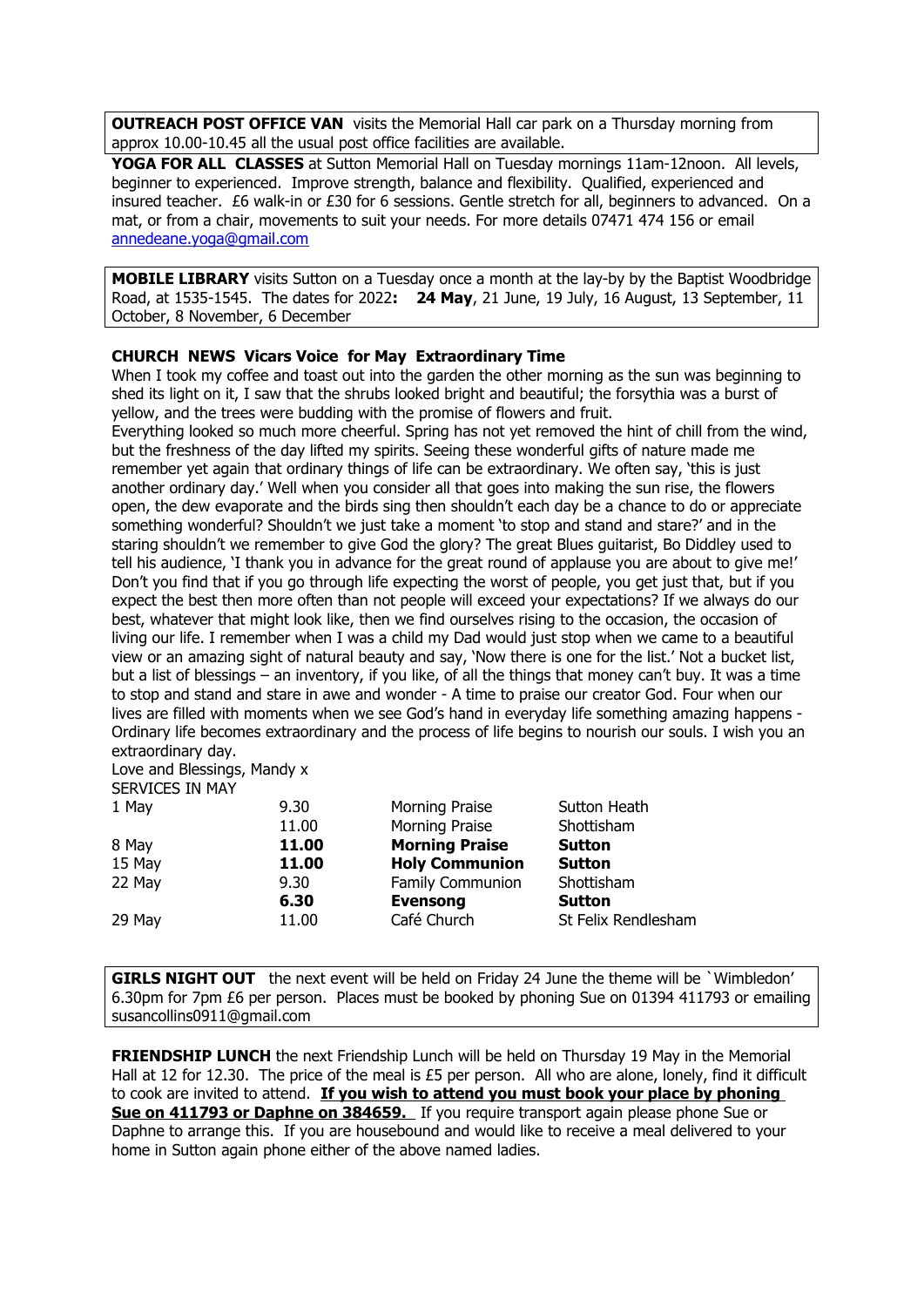**FOOD BANK** any donations towards the local Food Bank can be left in the porch at All Saints Church, Sutton. Thank you.

**NEWSPAPERS** there is a facility to have your newspaper delivered to the Memorial Hall for collection each day. For more details please phone Caroline on 01394 410069 or email her on [caroline.fiddes@msn.com](mailto:caroline.fiddes@msn.com)

**PLANT STALL** once again the plant stall will be positioned outside 3 and 4 The Walks, Sutton (Close opposite the Plough Inn. If you have any spare seedlings or have divided your perennials and have spare then please donate them to the plant stall. Any donations whether they be flowers, vegetable or fruit will be gratefully received. All money raised from the stall will be donated to Sutton Church.

**SANDLINGS PRIMARY SCHOOL** Hello and greetings from everyone at Sandlings.

The Spring term seemed to whiz by and now we are in May!

Children were very busy at the end of the term with all of their DT projects which involved a lot of sawing and learning to "measure twice and cut once!" Years 5 and 6 made cam toys, children in years 3 and 4 linked levers to make extendable barriers and our youngest pupils designed and made litter pickers using a pivot lever mechanism. We have all been extremely impressed with our young designers!

Every term, Padre Trevor from Rock Barracks leads one of assembly's, and at the end last term he led an assembly on the theme of foods associated with Easter. His assemblies are so engaging, particularity as he always manages to incorporate a magic trick, which flabbergasts the children! We ended the term with two days of life skills activities, which included printing, baking hot cross buns, building bug hotels, planting sunflowers and team challenges in our very own escape room! Don't forget you can follow us on Facebook https://www.facebook.com/SandlingsPrimarySchool/ and Twitter @SandlingsP

Best wishes Miss Toal and the Sandlings Team

**LESLEY PARKINSON, SUTTON** will be walking part of the Jurassic Coast Challenge in May, along with two of her cousins, to raise money for Mind. If anyone would like to donate to this, the JustGiving link is [www.justgiving.com/fundraising/LesCorneatos](http://www.justgiving.com/fundraising/LesCorneatos).

**WOODBRIDGE PROBUS CLUB** A luncheon club for retired or semi-retired men from all walks of life including business and professional. The perfect way to spend a lunchtime. On the first Monday of each month at Woodbridge Golf Club. For more information please go to our website: woodbridgeprobus.org.uk or email: roger952brown@hotmail.co.uk

**ALL SAINTS ART AND CRAFT EXHIBITION** will be held on Saturday 13 and 14 August in the Sutton Memorial Hall. There will be an Exhibition of Art in the Main Hall of the Memorial Hall and the Craft Fayre will be housed in a marquee. If you wish to exhibit your Art work or have a Craft Stall then please contact Sue on 01394 411793 or email susancollins0911@qmail.com and she will forward the relevant details to you.

**SUTTON BOWLS CLUB** in line with the rest of the league, the Sutton Bowls Club will be holding a Bowls Weekend on 30<sup>th</sup> April/1<sup>st</sup> May to encourage new people to try their hand at Bowling. Please spread the word as the Bowls Club would like as many people as possible to attend as they would love to welcome new members to the Club.

#### **CONTACT NOS:**

| Rev Giles Tulk     | 01394 450610 | regileswtr@gmail.com          |
|--------------------|--------------|-------------------------------|
| Rev Mandy Reynolds | 01394 420129 | revmandy.rendlesham@yahoo.com |
| Daphne Menear      | 01394 384659 | daphnemenear@hotmail.com      |
| Linda Gunson       | 01394 410279 | suttonparishcouncil@gmail.com |
| Joy Porter         |              | suttonmhbookings@gmail.com    |

To cut down on printing costs and use of paper we are trying to encourage everyone where possible to receive their newsletter electronically. Also by signing up to this, it enables us to get urgent